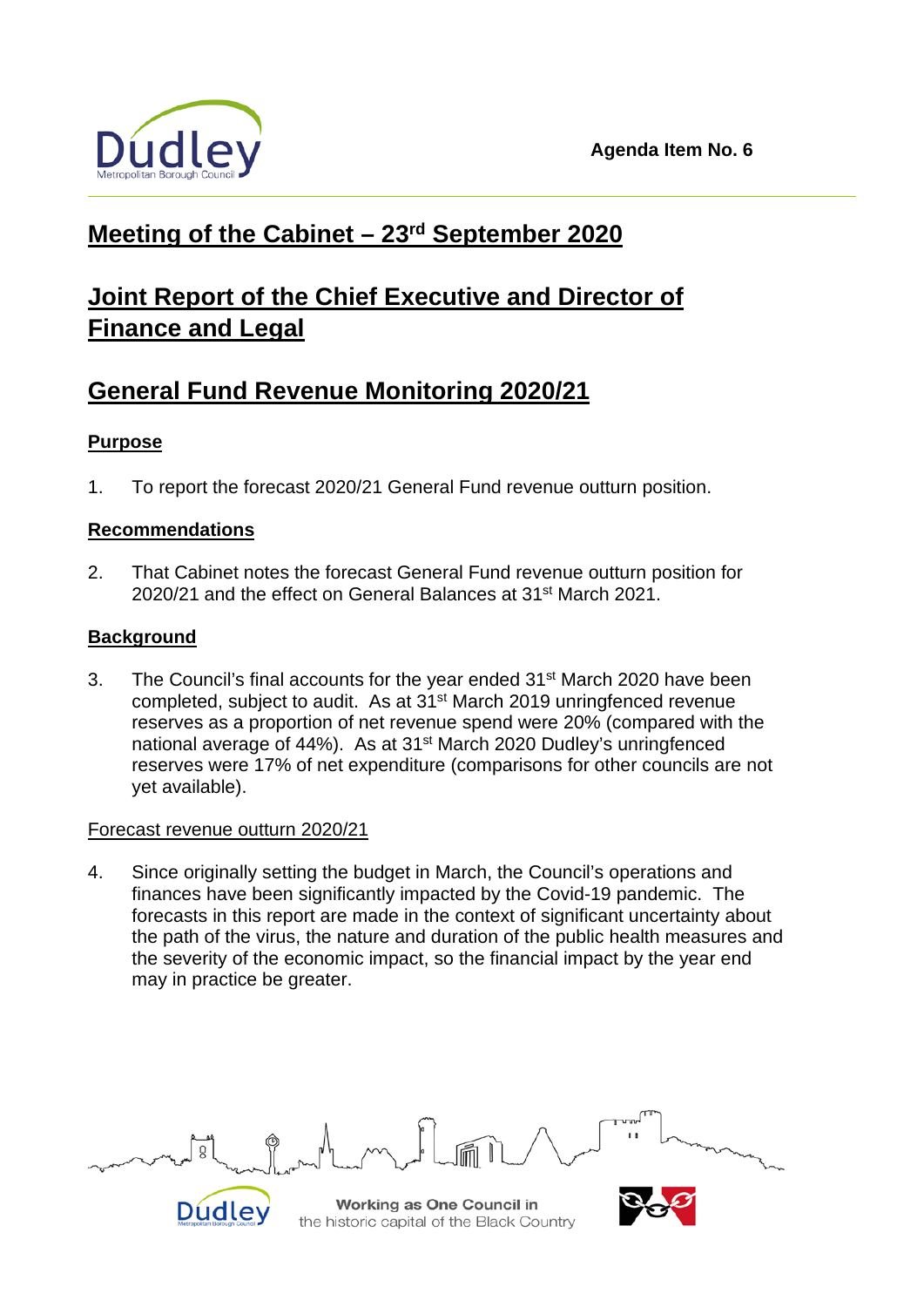- 5. In response to Covid-19, the Government has directed significant additional funding to councils and the table in Appendix A shows the allocation to Dudley. Of the £145.1m forecast allocation, £24.9m is unringfenced (of which £0.8m was used to offset impacts in the last financial year and £24.1m remains to offset impacts in 2020/21). £120.2m of the additional funding is for specific purposes and is expected to be matched by specific increases in expenditure or reductions in income.
- 6. The forecast General Fund position after transfers from / to earmarked reserves is as follows. It is important to note that this table does not include forecast reductions in Business Rates and Council Tax income (see Collection Fund below) as these do not impact on the General Fund in the current year, but can be spread over future years.

| <b>Directorate</b>                 | <b>Latest</b><br><b>Budget</b> | <b>Outturn</b><br>£m | <b>Variance</b><br>£m |
|------------------------------------|--------------------------------|----------------------|-----------------------|
|                                    | £m                             |                      |                       |
| <b>Chief Executive Other</b>       | 0.7                            | 0.8                  | 0.1                   |
| <b>Adult Social Care</b>           | 96.8                           | 102.8                | 6.0                   |
| <b>Children's Services</b>         | 68.9                           | 76.4                 | 7.5                   |
| <b>Health and Wellbeing</b>        | 7.2                            | 7.3                  | 0.1                   |
| Finance and Legal                  | 3.7                            | 4.0                  | 0.3                   |
| <b>Commercial and Customer</b>     | 0.6                            |                      | 3.9                   |
| <b>Services</b>                    |                                | 4.5                  |                       |
| Housing                            | 2.4                            | 2.5                  | 0.1                   |
| <b>Public Realm</b>                | 49.9                           | 51.2                 | 1.3                   |
| <b>Regeneration and Enterprise</b> | 10.8                           | 15.0                 | 4.2                   |
| Corporate, Treasury and Levies     | 9.2                            | 8.8                  | (0.4)                 |
| <b>Total Service Costs</b>         | 250.0                          | 273.1                | 23.1                  |
| <b>Total Resources</b>             | (250.0)                        | (274.1)              | (24.1)                |
| <b>Use of Balances</b>             | 0.0                            | (1.0)                | (1.0)                 |

- 7. Further detail is provided in Appendix B. The significant variances are as follows:
	- We have included £19.8m of service pressures on returns to the Government identifying costs arising from Covid-19 and we are forecasting £24.1m of unringfenced Covid-19 funding for 2020/21 which will generate a net favourable variance of £4.3m. This does not include pressures on Business Rates and Council Tax income (see Collection Fund below).
	- There are pressures arising from Children Looked After placements totalling £3.3m



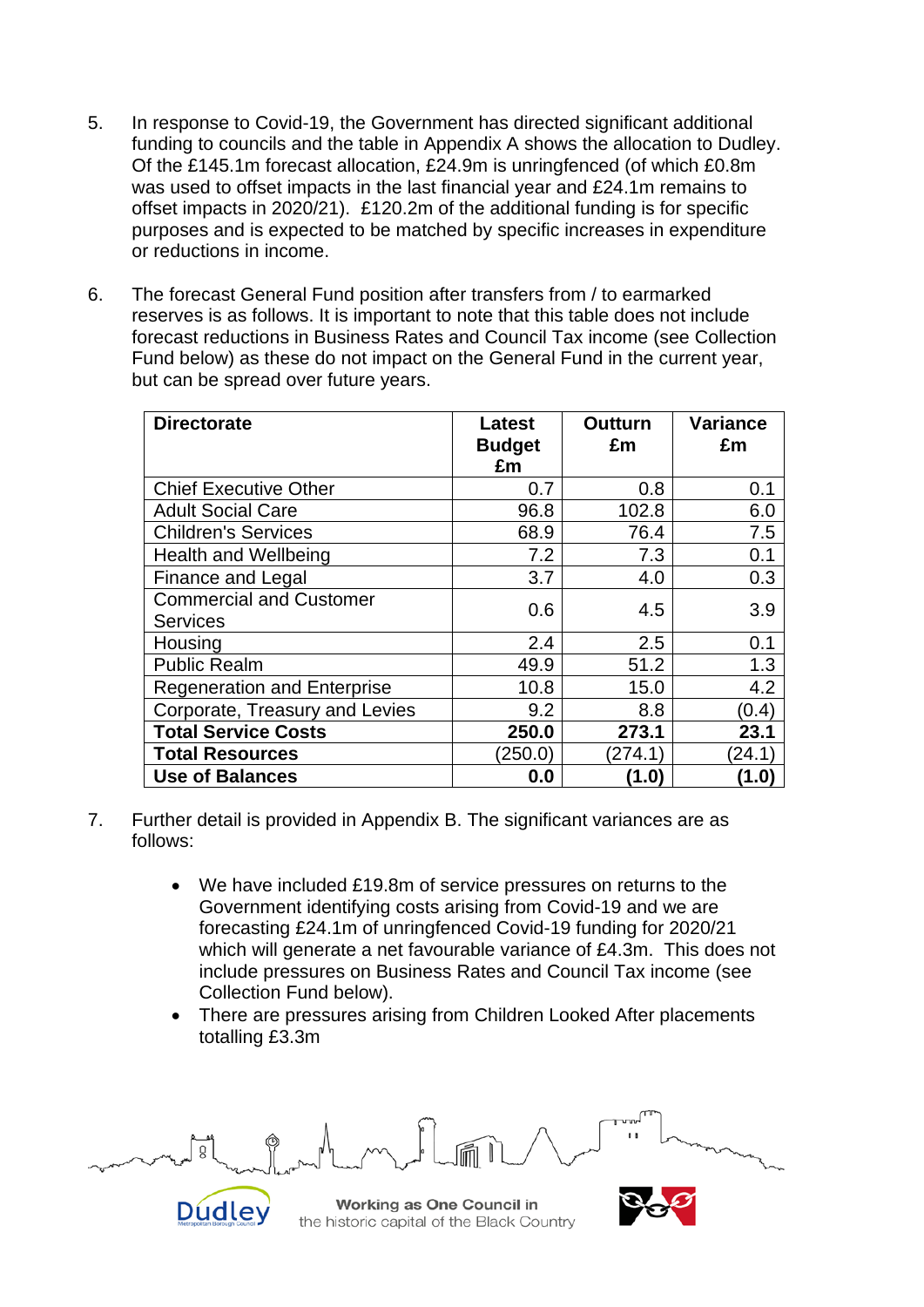- There is an underlying cost pressure of £1.3m within Home to School Transport.
- The Successor project is forecast to cost an additional £1.0m.
- The budget included provision for a 2% staff pay award, but this has now been settled nationally at 2.75% which represents a £1.0m cost pressure.
- Due to slippage in the Council's borrowing requirement there are £0.8m savings in debt financing costs.
- Release of the £2m contingency provision from the original budget.
- Other net favourable variances of £0.5m
- 8. The impact of the outturn shown above leaves the General Fund Balance at 31st March 2021 as follows:

|                                                     | <b>Budget</b><br>£m | <b>Latest</b><br><b>Position</b> |
|-----------------------------------------------------|---------------------|----------------------------------|
|                                                     |                     | £m                               |
| Forecast balance 31 <sup>st</sup> March 2020        | 15.2                | 15.2                             |
| 2019/20 outturn (as reported to July Cabinet)       |                     | $+0.5$                           |
| Balance at 31 <sup>st</sup> March 2020              | 15.2                | 15.7                             |
| Forecast 20/21 outturn                              |                     | $+1.0$                           |
| General Fund Balance at 31 <sup>st</sup> March 2021 |                     | 16.7                             |

#### Collection Fund

- 9. The Collection Fund is maintained so as to account for variations in the collection of Council Tax and Business Rates and to apportion any surpluses or deficits to the Police, the Fire Authority and the Council. Accounting for these income streams is currently particularly difficult in light of the uncertain economic impact of Covid19.
- 10. In relation to Council Tax, the current forecast assumes Council Tax Reduction claimant numbers will increase by 5,000. It is also proposed to increase the Bad Debt Provision to allow for increased Council Tax collection losses as a result of the pandemic. The forecast resulting deficit on collection of Council Tax is £5.4m. (Council Tax Reduction claimants are also entitled this year to an additional £150 in addition to the local scheme, but this will be funded separately from the Hardship Fund – see Appendix A.)
- 11. In relation to Business Rates, the Government introduced a new 100% Business Rates relief for Retail, Hospitality, Leisure and Nurseries. This is forecast to cost £44.8m and the Council will be reimbursed by way of additional Section 31 grant (see Appendix B) so there is no impact on the Collection Fund.



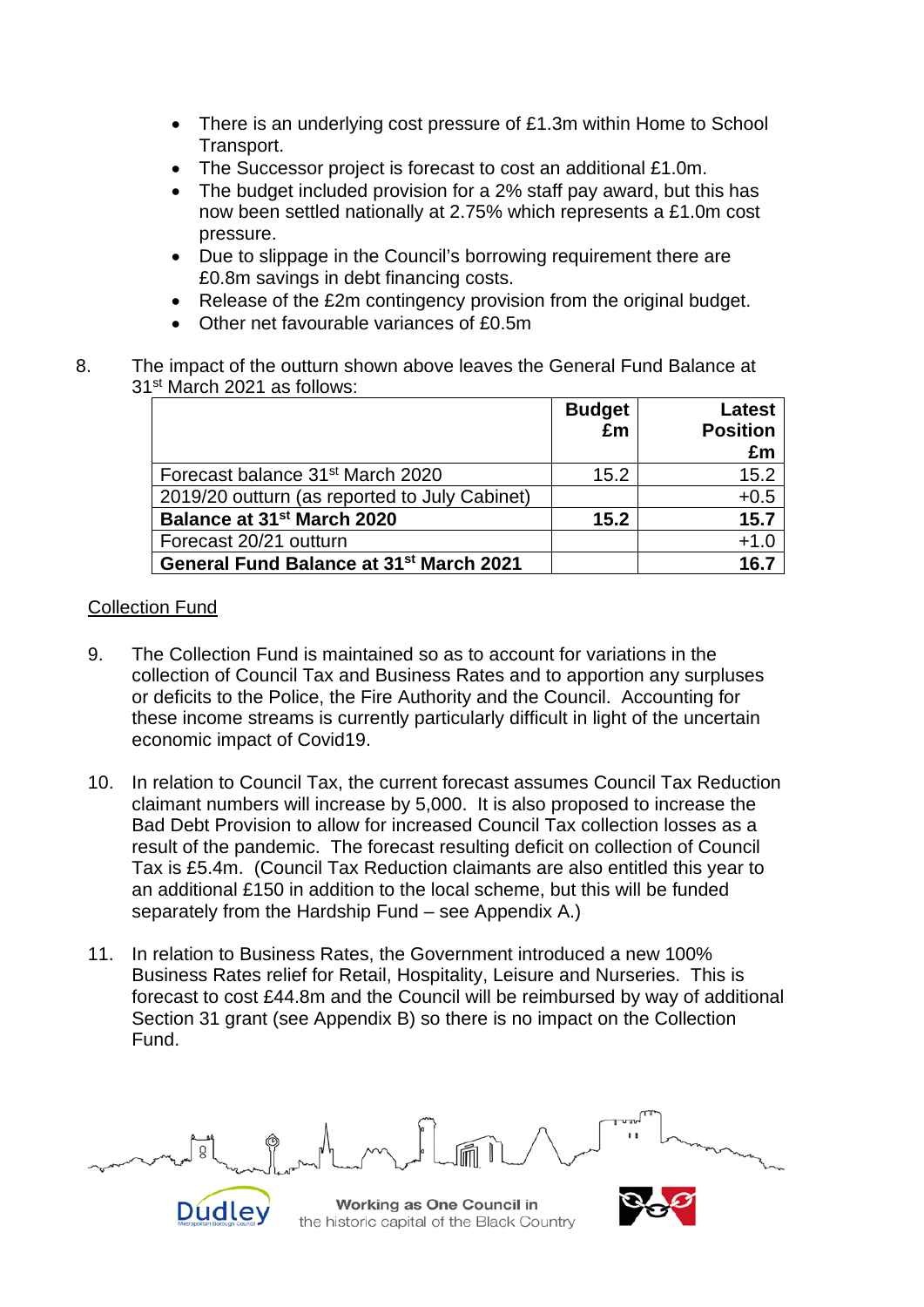- 12. Based on early collection rates, for those businesses not covered by the 100% relief, we have estimated a loss of £3.5m in 2020/21 and made a £1m additional provision for bad debts from previous years. The total forecast deficit arising from Business Rates is therefore £4.5m.
- 13. The combined forecast £9.9m shortfall in tax receipts (compared to expected levels) leads to a deficit on the Collection Fund. The normal accounting treatment is to charge this deficit to the General Fund during the following financial year. However, the government has proposed that deficits accrued during 2020/21 will be spread over a three year period (2021/22 to 2023/24) to reduce the immediate pressures on budgets.
- 14. Under current rules, any ongoing adverse impact on Council Tax and Business Rates income will need to be budgeted for in 2021/22. This represents a significant risk to the Council's Medium Term Financial Strategy.

#### **Outlook**

15. Based on current forecasts, it appears that the General Fund reserve will not be called upon this year. However, future years will come under pressure as a result of this year's Collection Fund losses being charged back to the General Fund. There are also likely to be ongoing financial effects of Covid-19 and other pressures in future years, such that the use of reserves could become unsustainable. This could happen as early as next year. This is highly dependent on the outcome of the Government's Comprehensive Spending Review (CSR) and any announcements about additional resources or changes to accounting regulations. The timing of these announcements is uncertain, but they are likely to be later in the Autumn. Dependent on the outcome, it may be necessary to identify additional savings to ensure the sustainability of the Medium Term Financial Strategy in future years. Further reports will be brought to Cabinet in October and December.

#### External Audit

16. The External Auditors (Grant Thornton) have issued their Audit Findings Report. They anticipate giving an unqualified opinion on the Financial Statements. However, in view of concerns about financial sustainability, they anticipate giving an adverse qualified Value for Money conclusion and are considering whether further audit action is appropriate. This is subject to peer review.



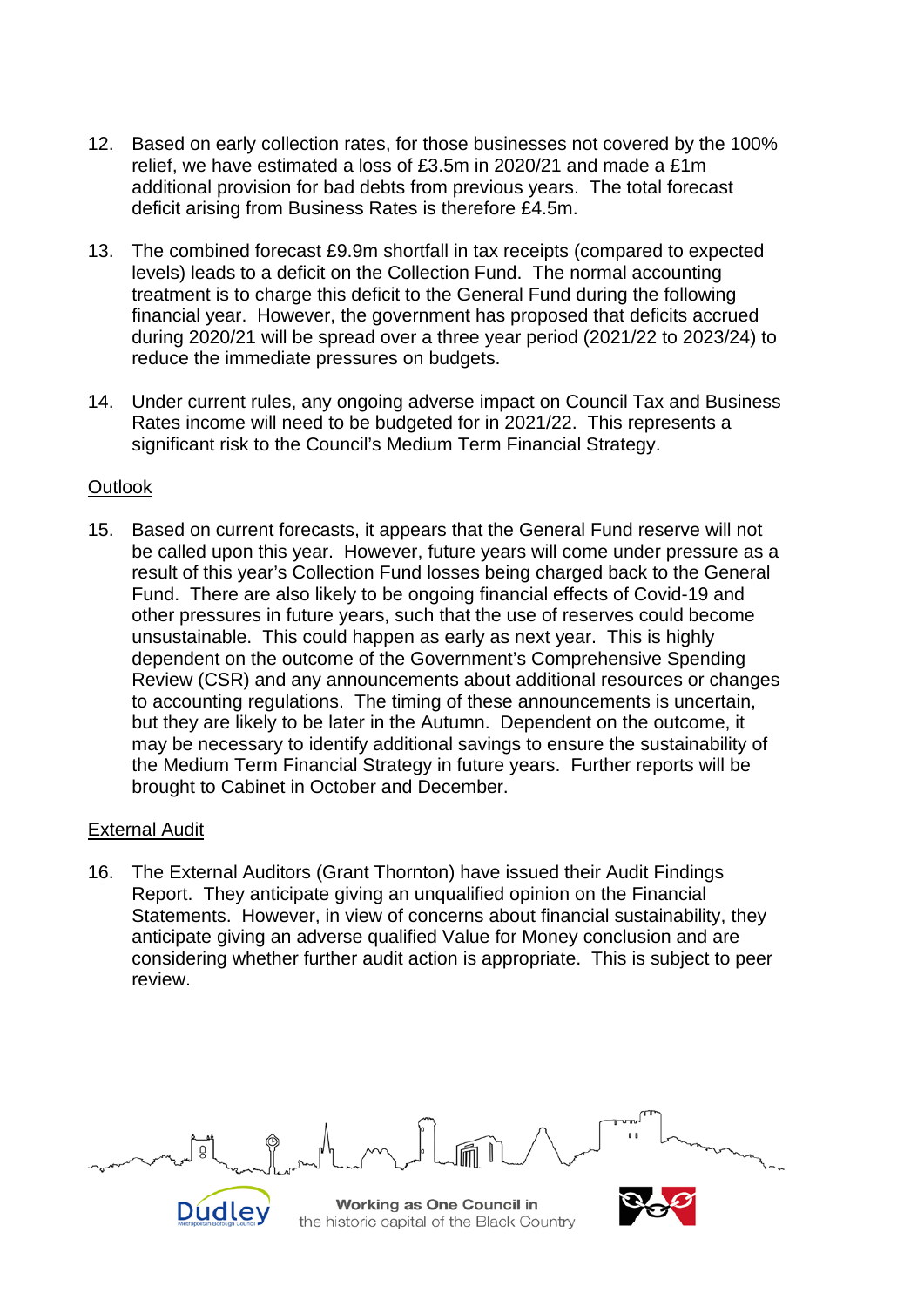#### **Finance**

17. This report is financial in nature and information is contained within the body of the report.

#### **Law**

18. The Council's budget setting process is governed by the Local Government Finance Acts, 1988, 1992, and 2012, and the Local Government Act 2003.

#### **Equality Impact**

19. The recommendations in this report comply with the Council's policy on Equality and Diversity.

#### **Human Resources / Organisational Development**

20. There are no Human Resource or Organisational Development issues arising directly from this report.

#### **Commercial / Procurement**

21. The financial impact of Covid-19 includes disruption to traded services as a result of the pandemic as well as supplier support to the care market.

#### **Health, Wellbeing and Safety**

22. The financial impact of Covid-19 includes the forecast cost of Personal Protective Equipment required as a result of the pandemic.

<sup>o</sup>

**Kevin O'Keefe Iain Newman Chief Executive Director of Finance and Legal** Contact Officers: Rachel Cooper, Telephone: 01384 814805 Email: [rachel.cooper@dudley.gov.uk](mailto:rachel.cooper@dudley.gov.uk) John Everson, Telephone: 01384 814806 Email: [john.everson@dudley.gov.uk](mailto:john.everson@dudley.gov.uk)

**List of Background Papers** Council Tax Setting report to Council on 2nd March 2020

ğ



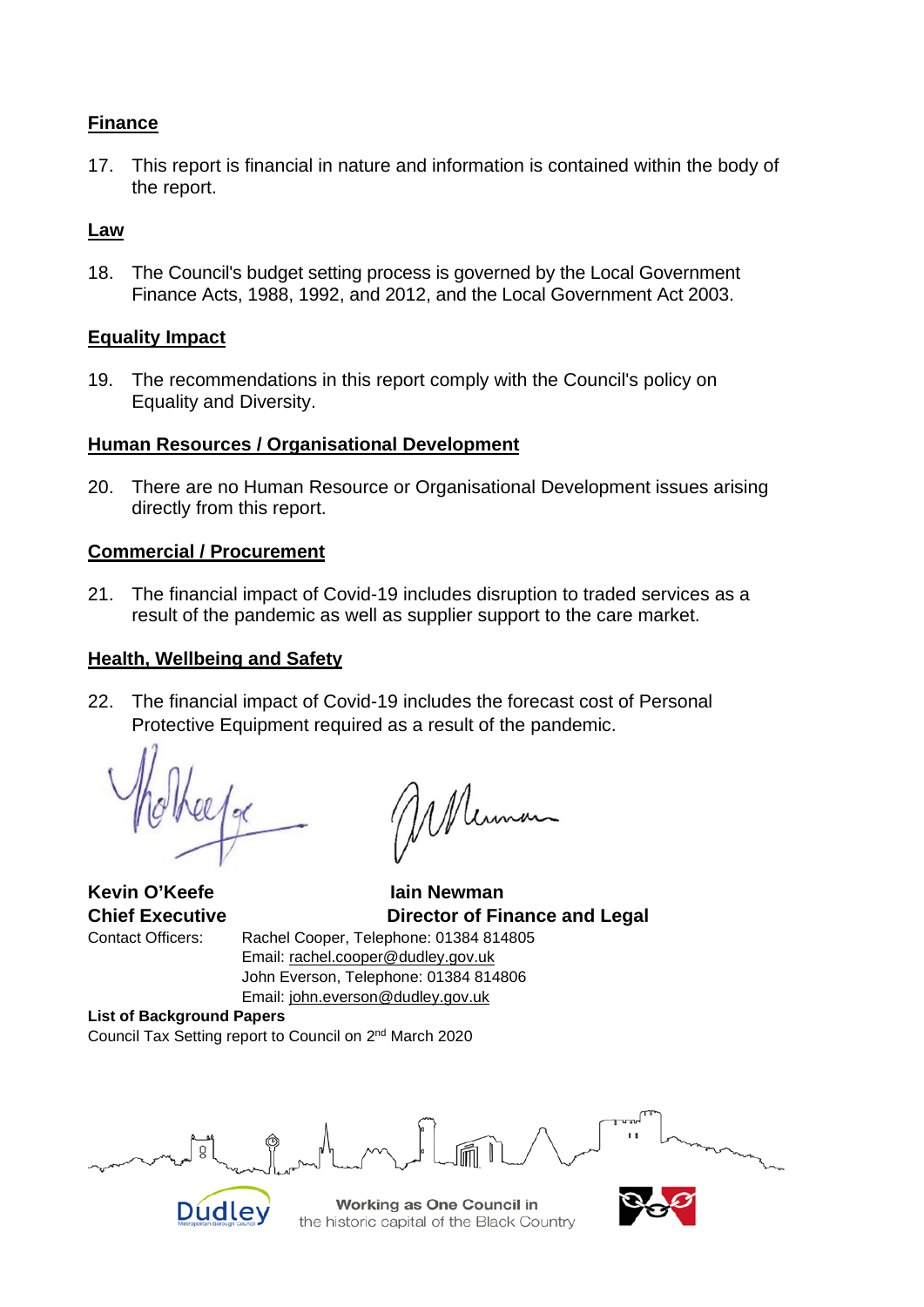## **Appendix A**

|  |  | <b>Funding provided by Government in response to Covid-19</b> |
|--|--|---------------------------------------------------------------|
|--|--|---------------------------------------------------------------|

| <b>Name</b>                                 | £m         | <b>Comment</b>                                                                                             |
|---------------------------------------------|------------|------------------------------------------------------------------------------------------------------------|
| General Covid-19 grant <sup>1</sup>         | 21.9       | Unringfenced grant for increases in<br>expenditure and reductions in income as<br>a result of the pandemic |
| Compensation for sales,<br>fees and charges | 3.0        | Early estimate                                                                                             |
| <b>Total Unringfenced</b>                   | 24.9       |                                                                                                            |
| Hardship Fund                               | 3.0        | To fund additional relief of £150 for each<br><b>Council Tax Reduction claimant</b>                        |
| Hardship fund (2 <sup>nd</sup> round)       | 0.4        | Food and essentials                                                                                        |
| Section 31                                  | 44.8       | <b>Compensates for Business Rates relief</b><br>for retail, leisure, hospitality and<br>nurseries          |
| <b>Business grants</b>                      | 66.6       | Initial allocation to fund grants to<br>businesses. Expected cost £57m                                     |
| Infection control - Care<br>Homes           | 2.9        | Ringfenced. 75% to be distributed on a<br>per bed basis, 25% discretionary                                 |
| <b>Reopening High Street</b><br>fund        | 0.3        | Eligible expenditure to be claimed                                                                         |
| <b>Test, Track and Isolate</b>              | 1.9        | Ringfenced                                                                                                 |
| <b>Emergency Active Travel</b>              | 0.3        | £50k Revenue, £235k capital. 2 <sup>nd</sup><br>tranche to be confirmed                                    |
| <b>Total Ringfenced</b>                     | 120.2      |                                                                                                            |
| <b>CCG</b>                                  | <b>TBC</b> | Support hospital discharges, £1.1m<br>claimed to date                                                      |

<span id="page-5-0"></span><sup>1</sup> £0.8m of Covid-19 grant was credited to the General Fund in 2019/20 and the remainder will be credited in the current year

 $\mathbf{u}$  $\circledcirc$ ∫ g<br>∫



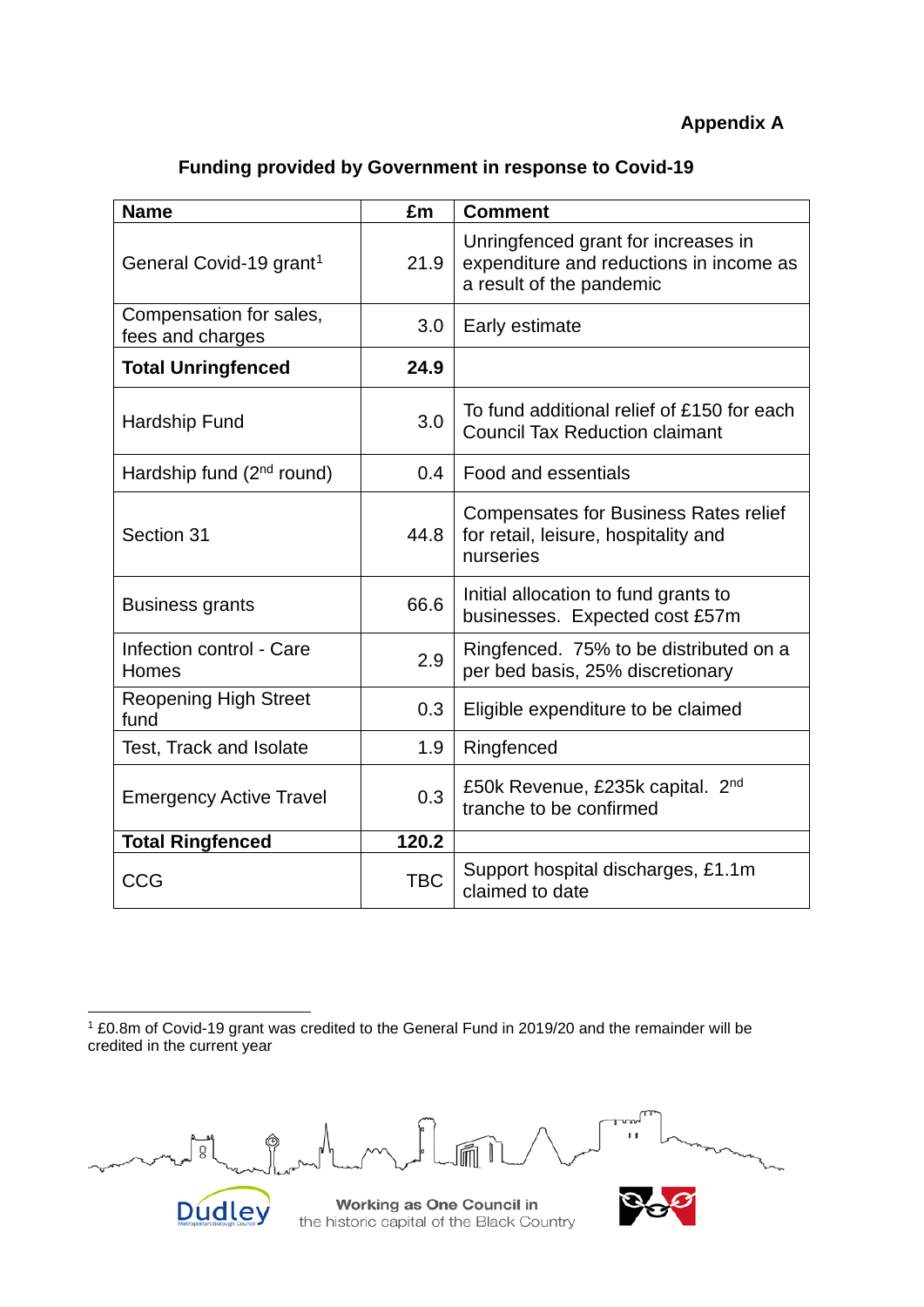## **Appendix B**

## **General Fund Revenue Service Spend Summary 2020/21**

|                               | <b>Budget</b><br>£m | Outturn<br>£m | <b>Variance</b><br>£m | Of which<br>Covid<br>£m | Of which<br><b>Other</b><br>£m | <b>Comment</b>                                                                                                                                                                                                                                   |
|-------------------------------|---------------------|---------------|-----------------------|-------------------------|--------------------------------|--------------------------------------------------------------------------------------------------------------------------------------------------------------------------------------------------------------------------------------------------|
| Chief<br><b>Executives</b>    | 0.7                 | 0.8           | 0.1                   | 0.0                     | 0.1                            | Other - £0.1m senior mgmt. posts                                                                                                                                                                                                                 |
| <b>Adult Social</b><br>Care   | 96.8                | 102.8         | 6.0                   | 5.8                     | 0.2                            | Covid – provider support £2.5m, £2.9m pressures on<br>Dudley Disability Services and net £0.4m pressure on<br>Domiciliary care which includes £0.3m of inflation uplifts<br>Other - £0.2m Successor                                              |
| Children's<br><b>Services</b> | 68.9                | 76.4          | 7.5                   | 1.8                     | 5.7                            | Covid - External CLA placements £0.3m, Traded<br>Services £0.7m, Schools Trading accounts £0.8m.<br>Other - £3.3m CLA Placements, £1.3m Home to School<br>Transport, £0.8m Successor, £0.5m consultants/agency,<br>offset but (£0.2m) vacancies. |
| Health &<br>Wellbeing         | 7.2                 | 7.3           | 0.1                   | 0.1                     | 0.0                            | Covid - Foodbanks £0.1m                                                                                                                                                                                                                          |
| Finance and<br>Legal          | 3.7                 | 4.0           | 0.3                   | 0.5                     | (0.2)                          | Covid - £0.5m loss of Summons income                                                                                                                                                                                                             |

 $T^{\text{unif}}$  $\sim$  $\int_{B}$  $M_{\rm max}$ Lamand

Dudley



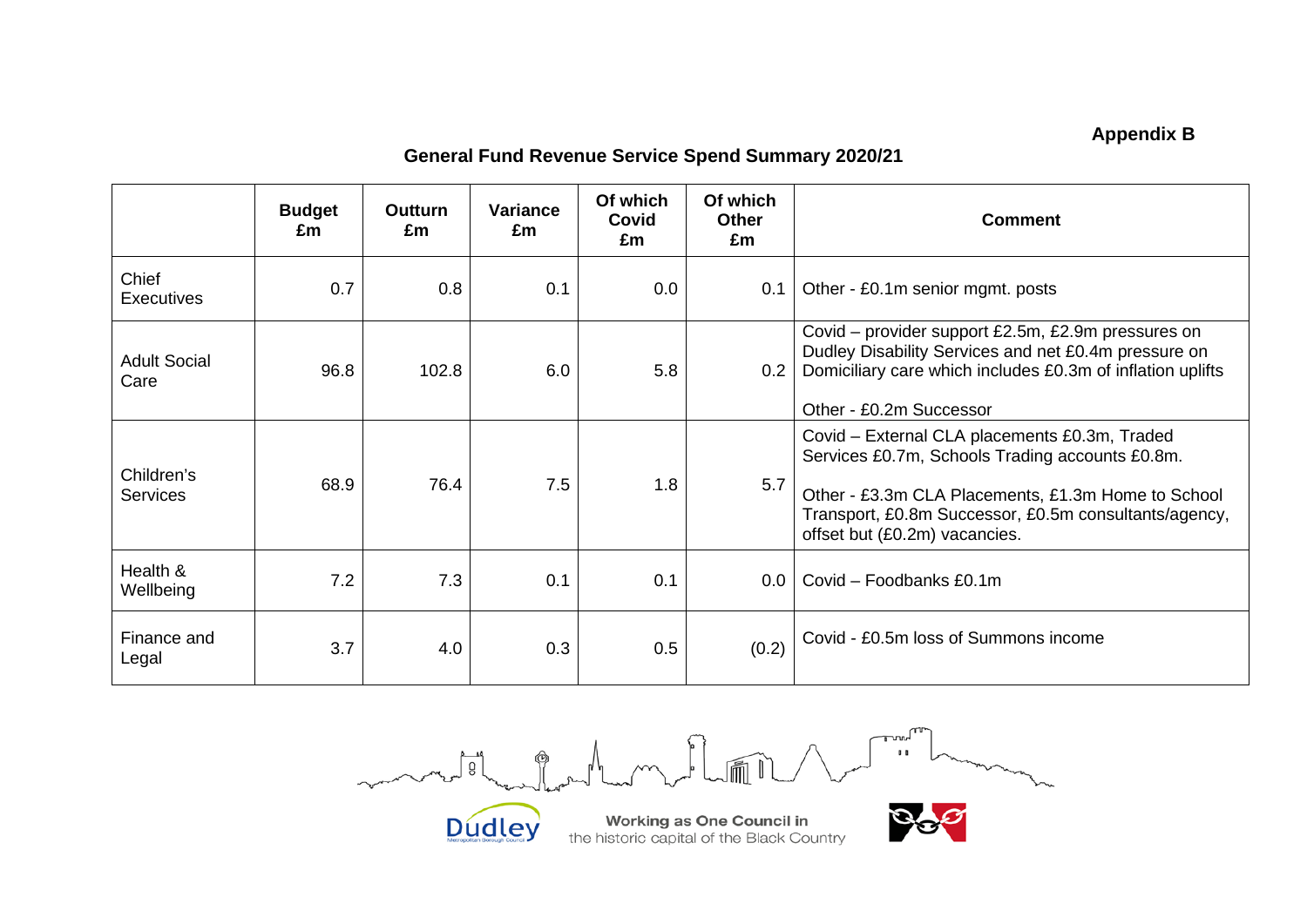|                                               | <b>Budget</b><br>£m | Outturn<br>£m | <b>Variance</b><br>£m | Of which<br>Covid<br>£m | Of which<br><b>Other</b><br>£m | <b>Comment</b>                                                                                                                                                                                                                                        |
|-----------------------------------------------|---------------------|---------------|-----------------------|-------------------------|--------------------------------|-------------------------------------------------------------------------------------------------------------------------------------------------------------------------------------------------------------------------------------------------------|
|                                               |                     |               |                       |                         |                                | Other Agency costs £0.1 offset by Elections fallow year<br>£0.3m saving                                                                                                                                                                               |
| Commercial and<br>Customer<br><b>Services</b> | 0.6                 | 4.5           | 3.9                   | 3.7                     | 0.2                            | Covid - PPE £2.0m, Regional Mortuary £0.6m, ICT<br>£0.7m, CAPA events £0.2m, Registrars £0.2m<br>Other ICT £0.2m                                                                                                                                      |
| Housing                                       | 2.4                 | 2.5           | 0.1                   | 0.2                     | (0.1)                          | Covid - £0.2m Homelessness<br>Other - vacancies (£0.1m)                                                                                                                                                                                               |
| <b>Public Realm</b>                           | 49.9                | 51.2          | 1.3                   | 2.1                     | (0.8)                          | Covid – Waste collection and disposal £0.7m, loss of<br>income (Permit scheme, s&4 notices, licensing, car<br>parks) £1.4m<br>Other - £0.6m Mobilisation savings, £0.2m waste and<br>recycling, Oak lane £0.2m offsetting £0.2m transport<br>pressure |

 $\boxed{\begin{array}{c} \text{true} \\ \text{true} \end{array}}$ months of  $\mu$  m  $\sqrt{m}$ m

Dudley